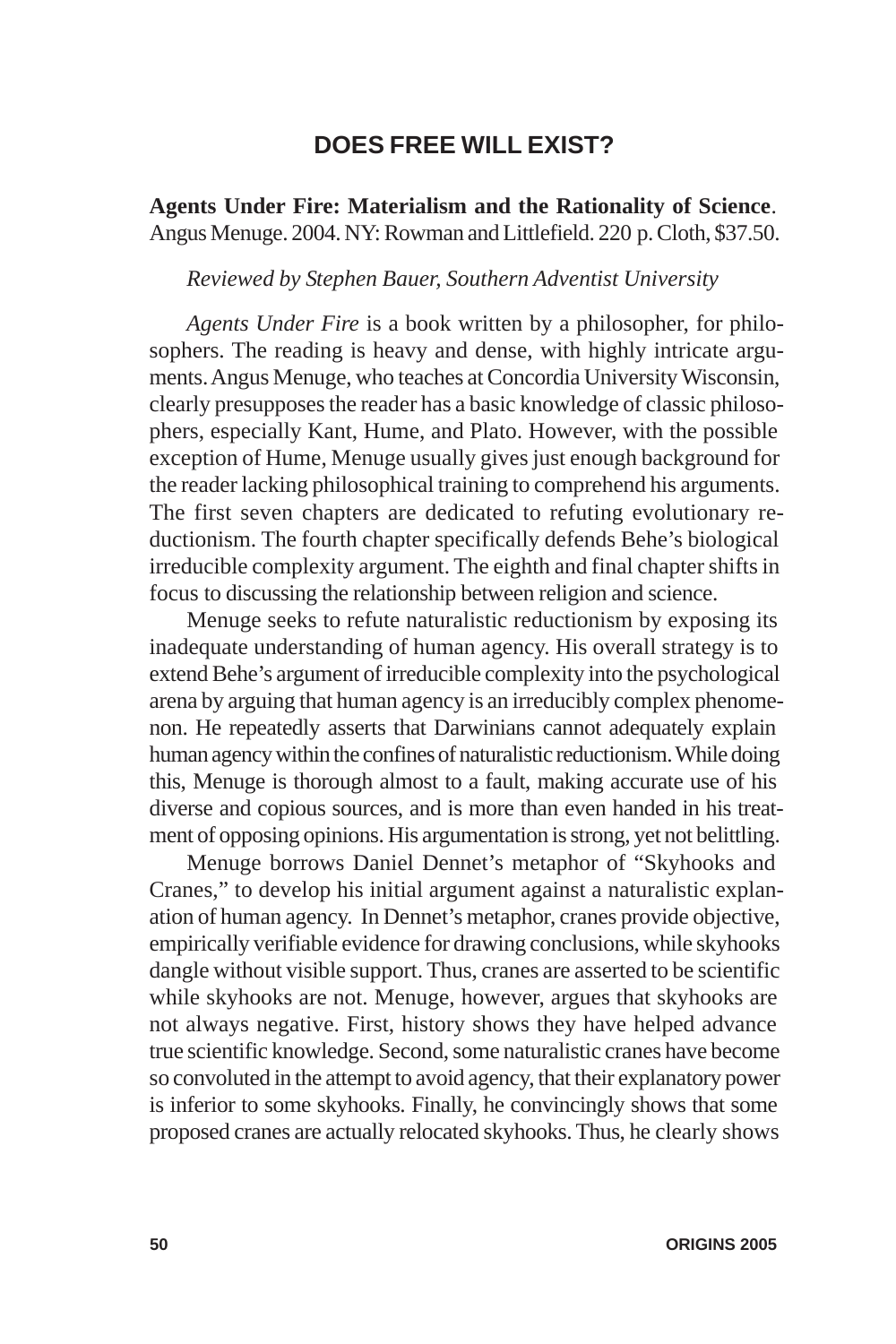that reductionist scientists rely on unprovable assumptions which influence the outcome of their work.

Menuge seeks to refute what he calls "Strong Agent Reductionism" (SAR). SAR denies any real agency, admitting only an appearance of agency. He cogently shows that if SAR is true, then scientific inquiry is impossible, for that task is based on experiments and analysis which are carefully designed and controlled. Thus SAR is incoherent and selfdefeating. Additionally, he defends Plantinga's argument that we have no reason to trust our cognitive abilities if evolutionary reductionism is true.

Menuge also shows that reductionism sometimes presupposes what it denies. For example, reductionist scientists tend to deny the actual existence of a "self" such as is found in "folk psychology." The self is said to be just a collection of genetic and memetic impulses. Menuge, however, shows that something must process and organize these impulses in order to have meaning. He proposes that the concept of the unified self better explains this phenomenon than evolutionary reductionism. He also charges reductionists with unwittingly "smuggling" both the concepts of agency and teleology into the picture, while trying to deny both.

A key component of Menuge's argument is based on computer and information engineering. Computers can be programmed to "learn" by mathematical responses to stimuli — for example when a computer "learns" to play chess — without any inherent intelligence. Menuge asserts that this implies that the mechanistic-reaction model demonstrates a superior ability to adapt to stimuli in a survival enhancing way. But this enhanced survivability means that the reductionist view of nature cannot provide any adequate reason to explain why agency evolved, as it would not be needed for enhancing survival. Menuge further argues that it is impossible for non-agency to spawn agency, and that the only reasonable explanation of human agency is a prior agent who intended humans to have that capacity. Thus, a divine agent is the best explanation for human agency.

In the final chapter, Menuge discusses the relationship of Christianity to science. First, Menuge cogently argues that Darwinism is dogma, not science. He asserts that Darwinism is to science what medieval Scholasticism was to theology. He characterizes this Scholasticism as a "flawed attempt to extend knowledge by uncritically affirming the logical consequences of preconceived opinions" (p 194). Thus, "dogmatic Darwinism" is prone to uncritical deduction from accepted premises, making it susceptible to accepting frauds as facts, and to offer proofs of naturalistic